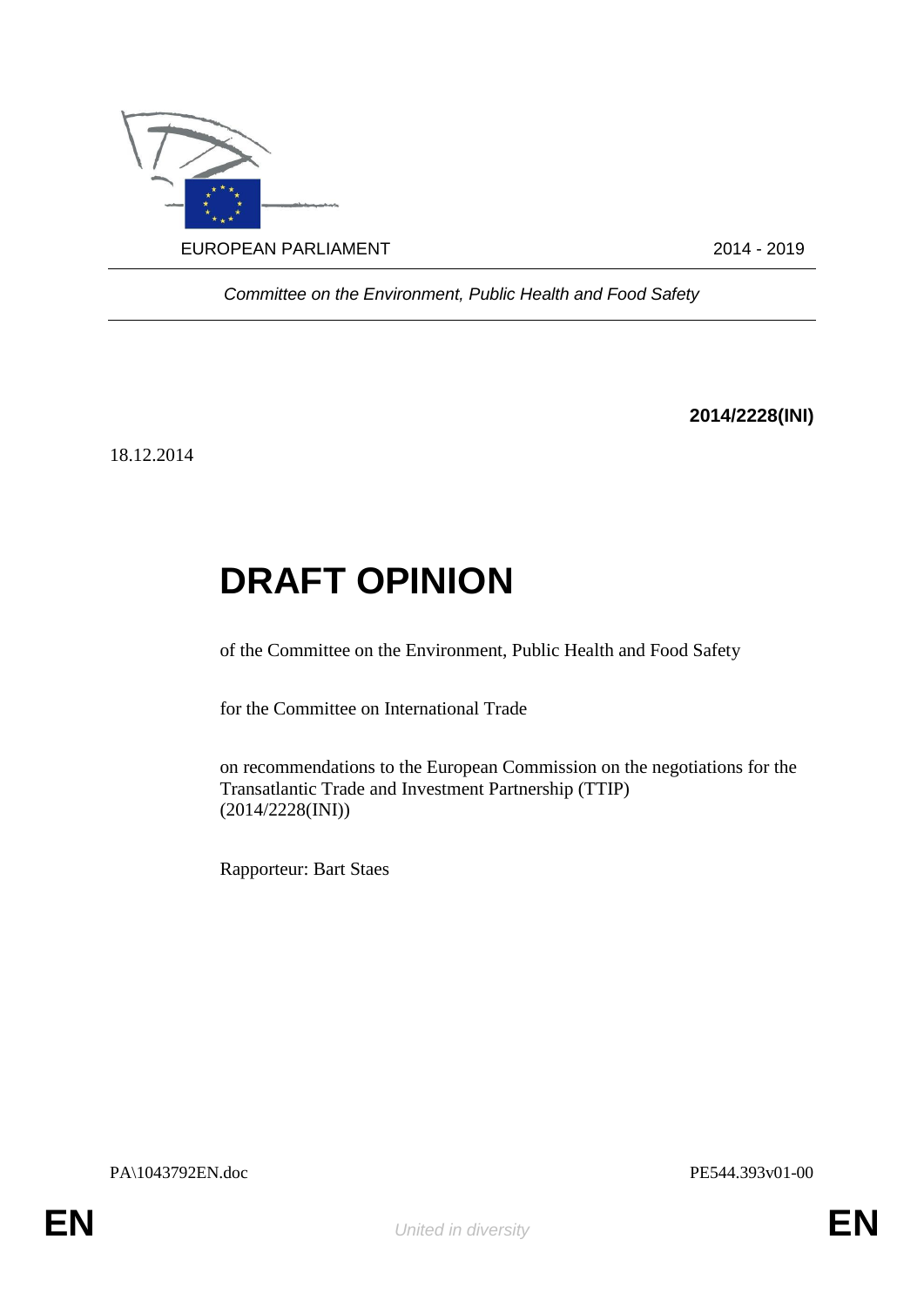PA\_NonLeg

**EN**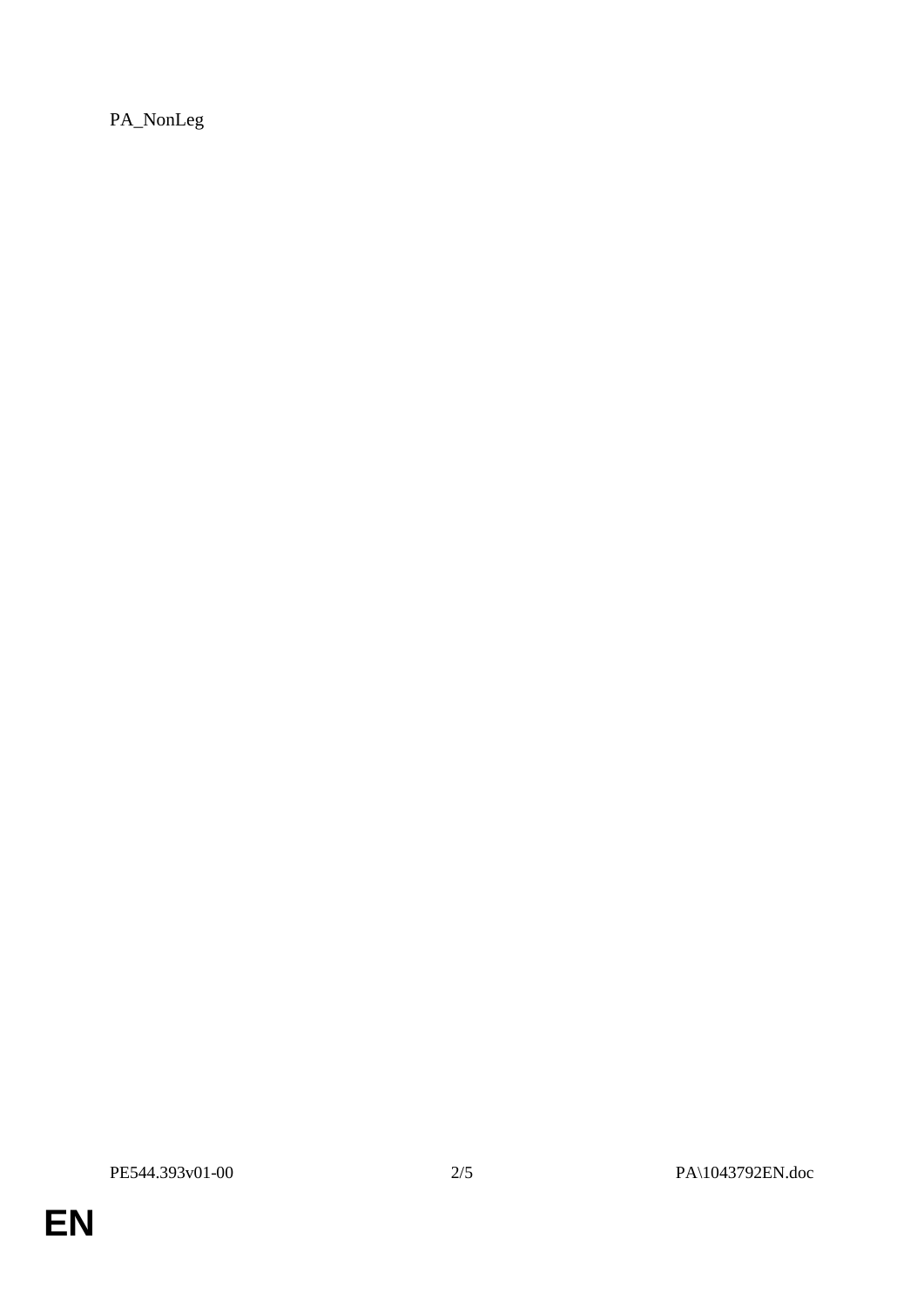## **SUGGESTIONS**

The Committee on the Environment, Public Health and Food Safety calls on the Committee on International Trade, as the committee responsible, to incorporate the following suggestions into its motion for a resolution:

- having regard to the Joint Statement of 13 February 2013 by US President Barack Obama, European Commission President José Manuel Barroso and European Council President Herman Van Rompuy<sup>1</sup>,
- having regard to its resolution on EU trade and investment agreement negotiations with the US of 23 May 2013<sup>2</sup>,
- having regard to the directives for the negotiation on the Transatlantic Trade and Investment Partnership between the European Union and the United States of America of 14 June  $2013^3$ ,
- having regard to the 2013 and 2014 Reports on Sanitary and Phytosanitary Measures by the US Trade Representative<sup>4</sup>,
- having regard to the 2013 and 2014 Reports on Technical Barriers to Trade by the US Trade Representative<sup>5</sup>,
- having regard to the studies by its Directorate-General for internal policies entitled "Legal implications of the EU-US trade and investment partnership (TTIP) for the *Acquis Communautaire* and the ENVI relevant sectors that could be addressed during negotiations" of October 2013<sup>6</sup> and "ENVI relevant legislative Areas of the EU-US Trade and Investment Partnership Negotiations (TTIP)" of November 2014<sup>7</sup> ,
- having regard to the information note on investor-state dispute settlement (ISDS) in the United States and the European Union of June 2014 by the UN Conference on Trade and Development  $(UNCTAD)^8$ ,
- having regard to Articles 168 and 191 of the Treaty on the Functioning of the European Union, and in particular to the precautionary principle in Article 191(2),

 $\frac{1}{1}$ http://europa.eu/rapid/press-release\_MEMO-13-94\_en.htm

<sup>2</sup> Text adopted P/\_TA(2013)0227

<sup>3</sup> http://data.consilium.europa.eu/doc/document/ST-11103-2013-DCL-1/en/pdf

<sup>4</sup> <http://www.ustr.gov/sites/default/files/2013%20SPS.pdf> [http://www.ustr.gov/sites/default/files/FINAL-2014-SPS-Report-Compiled\\_0.pdf](http://www.ustr.gov/sites/default/files/FINAL-2014-SPS-Report-Compiled_0.pdf)

<sup>5</sup> http://www.ustr.gov/sites/default/files/2013%20TBT.pdf http://www.ustr.gov/sites/default/files/2014%20TBT%20Report.pdf

<sup>6</sup> http://www.europarl.europa.eu/RegData/etudes/etudes/join/2013/507492/IPOL-ENVI\_ET(2013)507492\_EN.pdf

<sup>7</sup> http://www.europarl.europa.eu/RegData/etudes/STUD/2014/536293/IPOL\_STU(2014)536293\_EN.pdf

<sup>8</sup> http://unctad.org/en/PublicationsLibrary/webdiaepcb2014d4\_en.pdf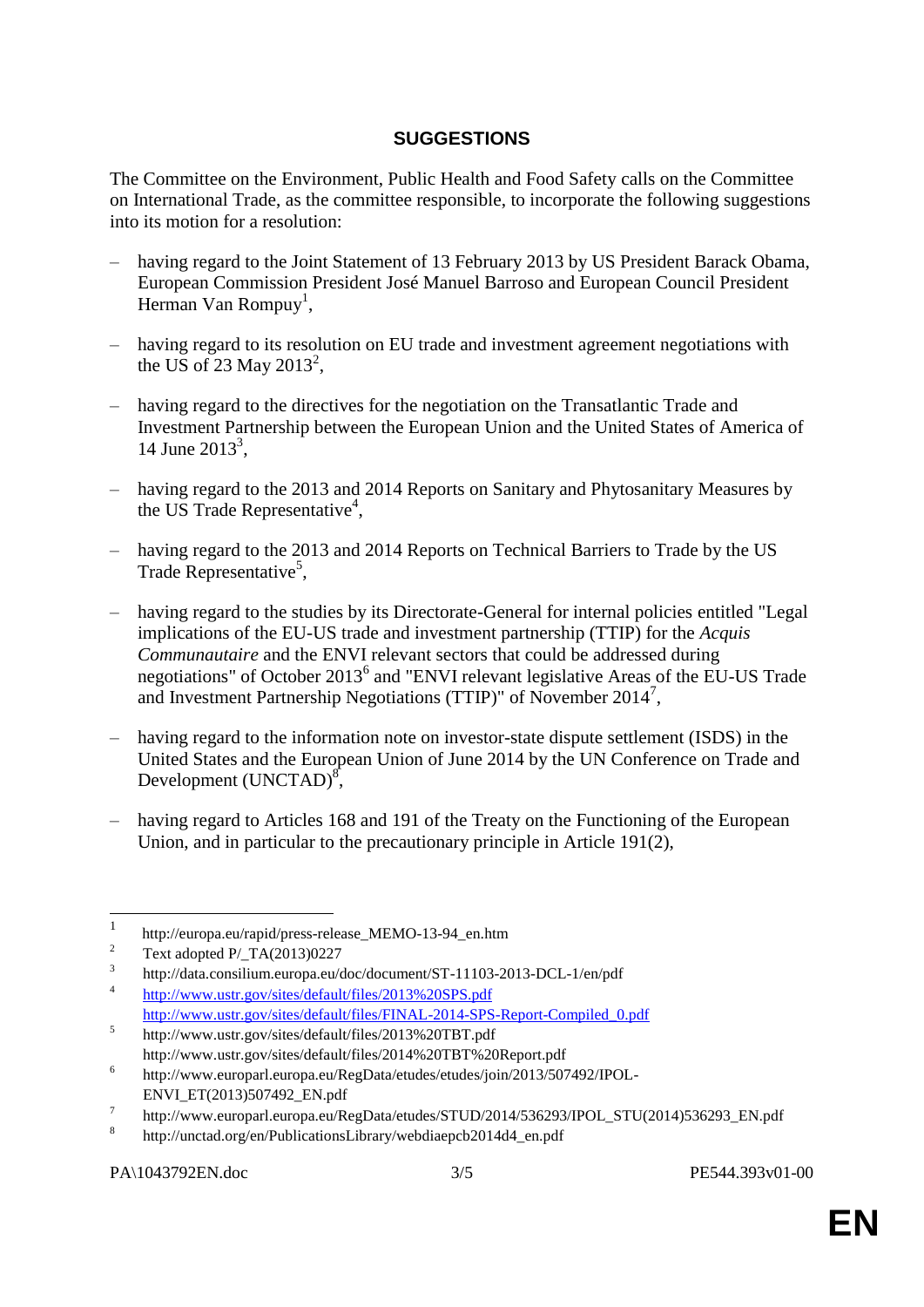- having regard to the EU integrated approach to food safety ("farm to fork") established in  $2004^{\frac{1}{1}}$
- A. whereas the TTIP is above all about regulation<sup>2</sup>, about reducing or eliminating non-tariff barriers<sup>3</sup>, and as such about the level of protection of human health and the environment;
- B. whereas the degree of divergence between the regulatory systems of the EU and the US is very wide in key areas for the protection of health and the environment, including food safety and consumer information, owing to different legal and political cultures (epitomised by the controversy over the precautionary principle);
- C. whereas the US Trade Representative consistently denounces EU standards in these areas as trade barriers;
- D. whereas, according to UNCTAD, environmental and health measures are among the governmental measures that have been challenged most frequently in ISDS cases;
- 1. Considers it misleading on the part of the Commission to try to appease public concerns about the TTIP by stating that *existing* standards will not be lowered, as this disregards the fact that many standards have yet to be set in the implementation of existing (framework) legislation (e.g. REACH) or by the adoption of new laws (e.g. cloning);
- 2. Is concerned that the TTIP negotiations have already affected Commission proposals and actions relating e.g. to food safety and climate protection (e.g. pathogen meat treatments; implementation of the fuel quality directive);
- 3. Is very concerned that the objective of regulatory convergence, including in particular the creation of a Regulatory Cooperation Council, will lead to a lowering of future EU standards in key areas for the protection of human health, food safety and the environment in light of the significant differences as compared with the US;
- 4. Agrees with Commissioner Malmström that all areas where the EU and the US have very different rules or approaches should be excluded from the negotiations<sup>4</sup>;
- 5. Calls on the Commission to exclude any terms in all the horizontal chapters and all of the sectoral annexes of the TTIP that would:
	- involve regulation of chemicals and pesticides,
	- affect the EU's integrated approach to food safety, including EU legislation on GMOs,
	- ˗ encourage or facilitate the extraction, transportation or use of fossil fuels, in particular unconventional ones, or hinder the achievement of EU or US climate and energy targets;

<u>.</u>

<sup>1</sup> http://ec.europa.eu/dgs/health\_consumer/information\_sources/docs/from\_farm\_to\_fork\_2004\_en.pdf

 $\overline{2}$ See speech by EU Trade Commissioner Cecilia Malmström of 11 December 2014. http://trade.ec.europa.eu/doclib/docs/2014/december/tradoc\_152942.pdf

<sup>3</sup> See 2014 Report on Technical Barriers to Trade by the US Trade Representative, p. 45.

<sup>4</sup> See speech by EU Trade Commissioner Cecilia Malmström of 11 December 2014.